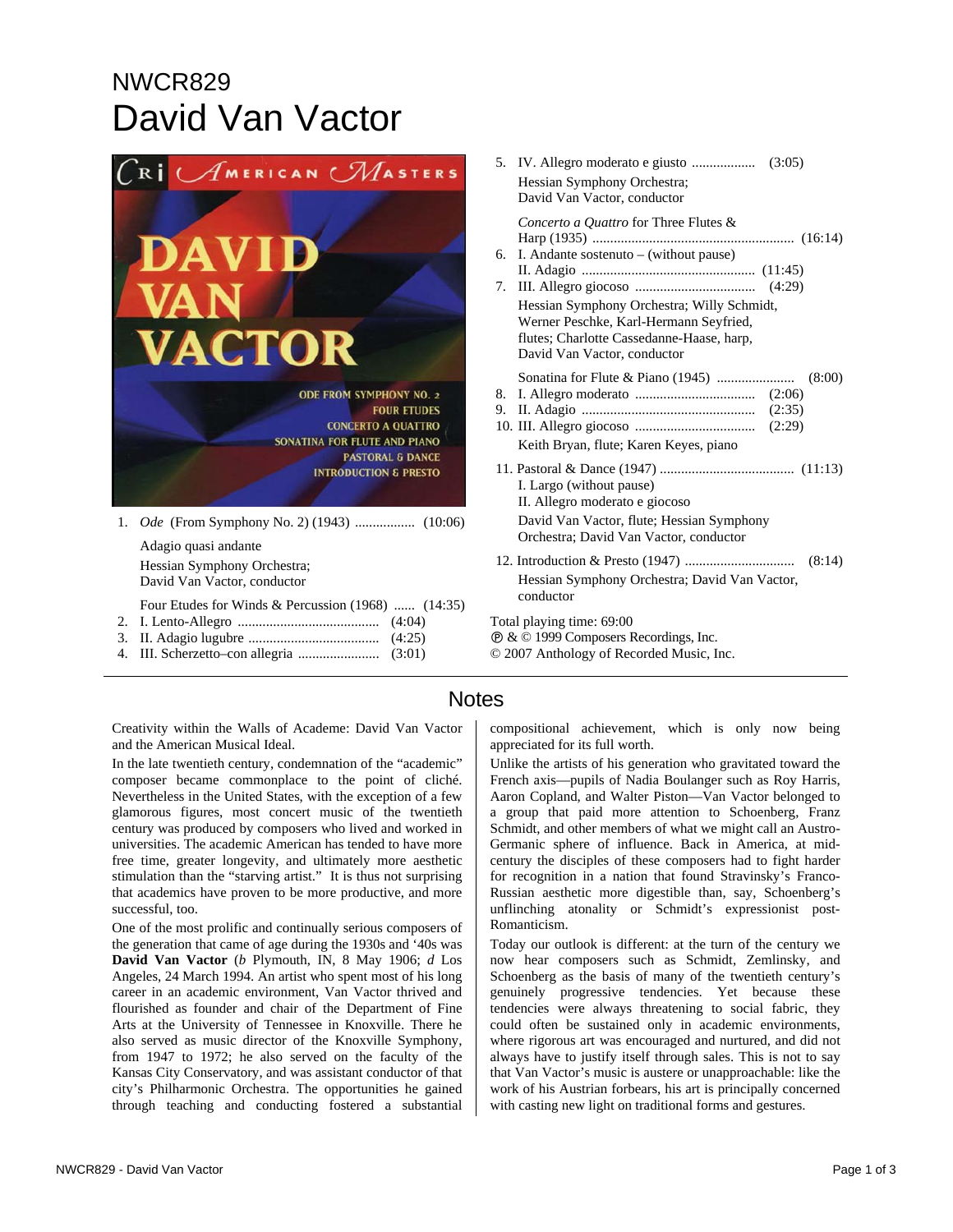Van Vactor's beginnings were indeed traditional enough—but they contained the seeds of an ingenuity that would continue to grow throughout his life. Born in Plymouth, Indiana, on May 8, 1906, he was raised in nearby Argos and in Evanston, Illinois, where his parents moved in the early 1920s in order to enable him to attend Northwestern University.

At Northwestern he entertained the idea of a career in medicine, but he showed such musical promise that the dean of music convinced him that he might indeed make a profession of music—subsequently advising him to seek out the best instruction that Europe had to offer. In 1928, when he was still a student, his *Chaconne* for String Orchestra received its premiere by Howard Hanson and the Rochester Philharmonic Orchestra. Lyrical and tautly structured, it was an auspicious start.

Van Vactor continued his education in Vienna, where during the early 1930s he studied flute with Josef Niedermayer, harmony with Schoenberg, and composition with Schmidt. Later he spent five months in France, where he studied with the flutist Marcel Moyse and with Paul Dukas. Returning to the U.S., in the fall of 1931, he joined the Chicago Symphony Orchestra, in which he played in the flute section for thirteen seasons. He also began to study conducting with the orchestra's music director, Frederick Stock.

During the 1930s his compositions began to attract more attention. In 1939 he conducted the premiere of his First Symphony with the New York Philharmonic, and its success in New York brought about subsequent performances in Cleveland and Chicago. (The Symphony is available on CRI CD 702.) He won numerous awards and prizes, such as that from the Society for the Publication of American Music (for the Quintet for Flute and String Quartet, 1932). During the 1940s he made four tours of South America for the U.S. State Department, conducting and playing his own works (with, for example, the American Woodwind Quintet). From the '40s through the '60s he received many commissions, including those from the Ford Foundation and others, and performances of his works (such as *Trojan Women*, 1957) brought his music to worldwide prominence. In 1977 the state legislature of Tennessee named him Composer Laureate of the State.

Van Vactor's catalog lists more than 100 works including seven numbered symphonies (and numerous other orchestral compositions); cantatas and liturgical music; solo concertos for flute, viola, violin, trumpet; concertos for multiple instruments; two string quartets; chamber and small-scale vocal works; and large pieces for symphonic band.

In 1957 he received a Guggenheim Fellowship to spend several months in Germany, during which period he recorded several of his works from the 1930s to '40s with the Frankfurt and Hessian Radio Symphony Orchestras. To these sessions with the Hessian ensemble we owe all but one of the recordings on the present disc —the one exception being the Sonatina for the Flute and Piano, originally released on an Orion disc titled *American Music for Flute and Piano*.

The year 1957 also saw a commission from the Louisville Orchestra, which resulted in the *Fantasia, Chaconne,* and *Allegro* (recorded by Columbia). And that year was also when Van Vactor took up twelve-tone composition in earnest, composing such works as the Suite for Woodwind Quintet (1959); the *Sinfonia Breve* (1963, also on CRI CD 702); and the rigorous and richly hued Four Etudes for Winds and Percussion heard on this disc.

The six pieces on the present disc present a wide spectrum of Van Vactor's gifts as composer, conductor, and flutist. The *Ode* from Symphony No. 2 is the plaintive and passionate *Adagio quasi andante* from the composers three-movement Second Symphony, commissioned by the United States Marine Corps in 1942 and first performed by the Indianapolis Symphony the following year. (What a different time and place indeed – when the U.S. Marines commissioned symphonies!) The Four Etudes for Winds and Percussion from 1968 were commissioned by W.J. Julian for the University of Tennessee Bands; they were first performed by the school's Concert Band in 1969.

Van Vactor's identity as world-class flute virtuoso comes to the fore in the next three works. The *Concerto A Quattro*, first performed in 1935 by the Chicago Symphony, features solo parts for harp and three flutes, acting separately and in tandem. Divided into three movements, it immediately strikes the listener as one of the most liltingly carefree concertos by an American—an "ensemble concerto" that certainly deserves more attention than it has received.

The subtly shaded Sonatina for Flute and Piano belongs to one of the composer's South American journeys, and was first performed in 1945 by the composer and René Amengual in Santiago, Chile. The Pastoral and Dance for Flute and Strings was the result of a commission from Roy Harris's summer festival at Colorado Springs College, where it received its premiere in 1947. Van Vactor himself serves as soloist in this recording.

The *Introduction and Presto* for strings proves a fitting close to this intriguing disc. First performed in Kansas City in 1947, with the composer conducting the Allied Arts Orchestra (an ensemble he himself had founded in the 1940s), the work is truly Schoenbergian in its forceful sense of phrase and gesture, which is never mitigated by an avoidance of strong tonal centers (at least until the major chord at the end). With the lugubrious intensity of its introduction and the fervent post-war urgency, it represents a modernist spirit that is constantly infused with the energy of a sheer love for music.

—*Paul J. Horsely*